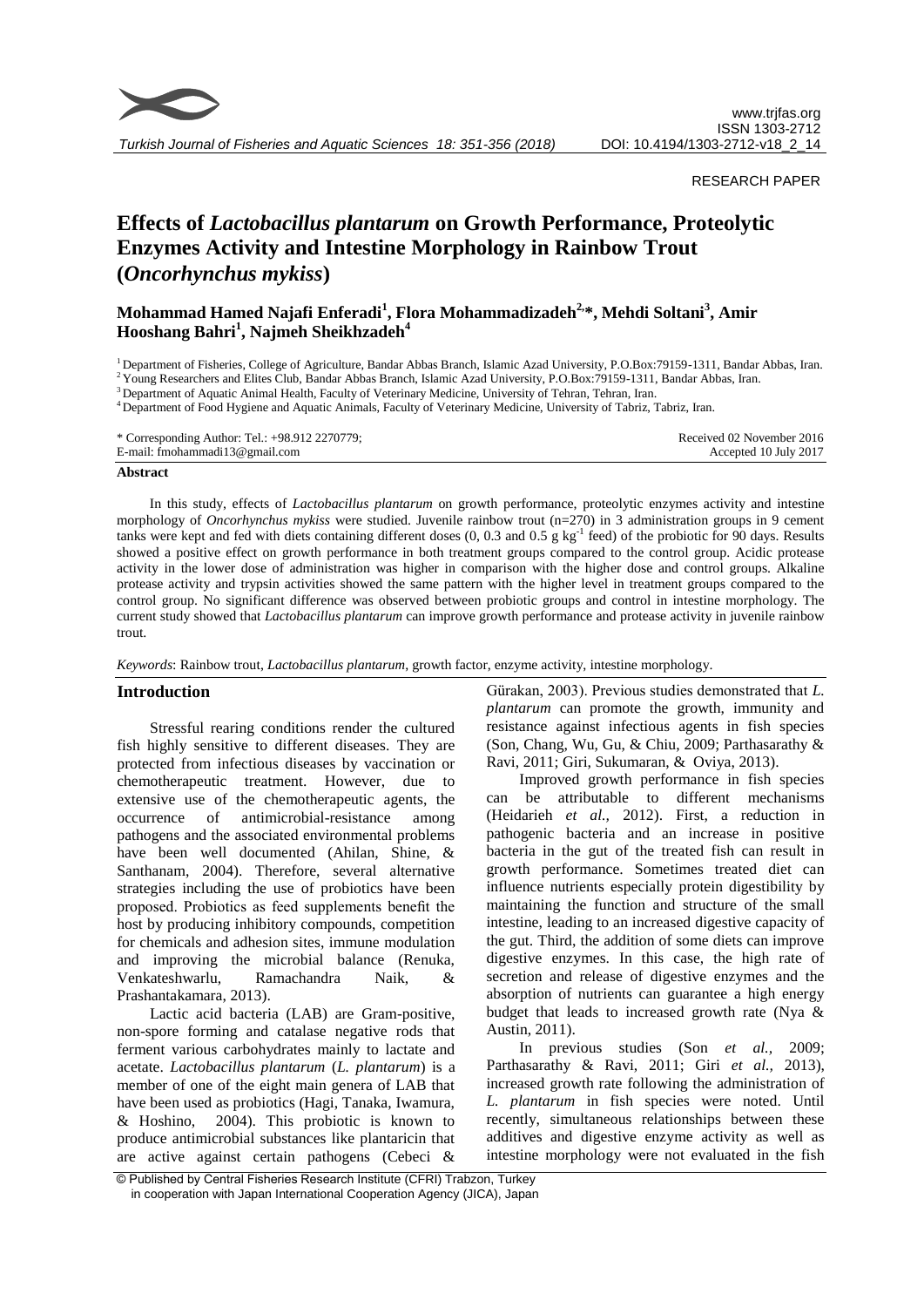species. Therefore, present study was designed to evaluate the effects of *L. plantarum*on rainbow trout digestive enzymes in stomach and intestine besides intestinal histology.

#### **Materials and Methods**

## **Fish**

Juvenile rainbow trout  $(28.8 \pm 1.9 \text{ g}, \text{ n} = 270)$ were used in this study. They were kept at a fish farm in Firoozkooh, Iran, and distributed in 9 cement tanks  $(120 \times 75 \times 55$  cm) filled with water to 45 cm depth. Each tank was continuously supplied with aerated free-flowing water with the flow rate set at  $0.5$  L.s<sup>-1</sup>, water temperature  $12 \pm 2$ °C, and dissolved oxygen 8.5 ppm under natural light period (10L: 14D). Adaptation to these tanks was performed for seven days with commercial pelleted diet (Faradaneh, Iran). The analysis of this commercial diet is given in (Table 1). Fish were divided equally into three groups in triplicates with 30 fish in each tank. Probiotic *Lactobacillus plantarum* (KC426951) [\(National](http://www.ncbi.nlm.nih.gov/)  [Center for Biotechnology Information,](http://www.ncbi.nlm.nih.gov/) U.S.) was thoroughly mixed and added to the diet by spraying 20 ml fish oil kg-1 feed. A control diet was prepared by spraying 20 ml fish oil  $kg^{-1}$  only to the basal diet. Fish were fed diets containing different doses (0.3 and  $0.5$  g kg<sup>-1</sup> feed) of probiotic in treatment groups (group1 and group 2) for 90 days. Fish were fed at the rate of 2.3% body weight six times daily at 07:30, 09:00, 11:00, 12:30, 14:00, and 16:00 h.

# **Growth Performance**

Several growth factors namely final weight, weight gain, total length, condition factor (CF), visceral somatic index (VSI), specific growth rate (SGR) and survival rate were measured in this study (Nya & Austin, 2011).

## **Preparation of Crude Enzyme Extract**

On day 90, ten fish samples were randomly selected from each tank and anaesthetized with clove powder (200 mg/l). Then, fish were dissected and specific regions of digestive tract namely stomach, pyloric caeca and intestine were extracted. Tissues from each region were washed with distilled water and weighed. The tissues homogenized in cold Tris–

**Table 1**. Proximate composition (% DWB) of the basal p

| Proximate composition (%) |     |
|---------------------------|-----|
| Protein                   | 41  |
| Fat                       | 16  |
| Fiber                     | 3.5 |
| Ash                       | 10  |
| Moisture                  | 11  |

HCl 50 mM buffer pH 7.5, using a hand-held glass homogenizer. The homogenate was then centrifuged at 4°C at 10,000=g for 20 min. The supernatant containing the enzymes was stored at -70 °C before analysis.

## **Total Proteolytic Enzyme Activity**

The total proteolytic enzyme activity was assessed from the stomach, intestine and pyloric caeca extract with the use of azocasein as the substrate according to Garcia-Carreno and Haard (1993). Briefly, 50  $\mu$ L of enzyme homogenates was incubated with 0.5 mL of 0.5% azocasein in 50 mM Tris-HCl buffer, pH 7.5 at 25° C for 30 min before the reaction was ended with the addition of 0.5 mL of 20% trichloroacetic acid (TCA). Samples were centrifuged at 14600 g for 5 min and recorded at A440 for 3 min. For azocasein, one unit of proteolytic activity corresponds to the amount of enzymes releasing 1 µg azocasein per min. Under the assay condition, the extinction coefficient of azocasein (3648) was used for calculating proteolytic activity. For a control, TCA was added first to the sample before the addition of the substrate (Garcia-Carreno & Haard , 1993). Specific activity of the total protease activities was calculated as:

[Ab (supernatant) - Ab (control)/30 min  $\times$  mg protein]  $\times$  100

Protein concentration in the samples was estimated according to Bradford (1976), using bovine serum albumin as standard.

#### **Trypsin Activity**

Trypsin activity was assayed from the intestine and pyloric caeca extract at pH 7.5 at 37°C, using benzoyl-argine-p-nitroanilide (BAPNA) as substrate according to Erlanger, Kokowsky, and Cohen (1961).

Enzyme homogenate (25µl) was mixed with Tris-HCl buffer (0.05 M, pH 7.5 containing NaCl (1 M) and CaCl2 (20 mM) before 1.25 mL BAPNA (1.0 mM) was added. After 10 min incubation at 37 °C, the reaction was stopped by adding 0.25 ml of 30% acetic acid and recorded at A410 for 3 min. Trypsin activity was calculated according to (Erlanger *et al*., 1961):

Ab (test /min)  $\times$  1000  $\times$  volume of reaction mixture /8800  $\times$  mg protein in the mixture

where 8800 is the molar extinction coefficient of p-nitroaniline.

## **Intestine Morphology**

Samples of intestine (n=12) from each group were fixed in 10% buffered formalin for 48 h, dehydrated in ethanol solutions and xylene and then embedded in paraffin. A 5-micron subsample was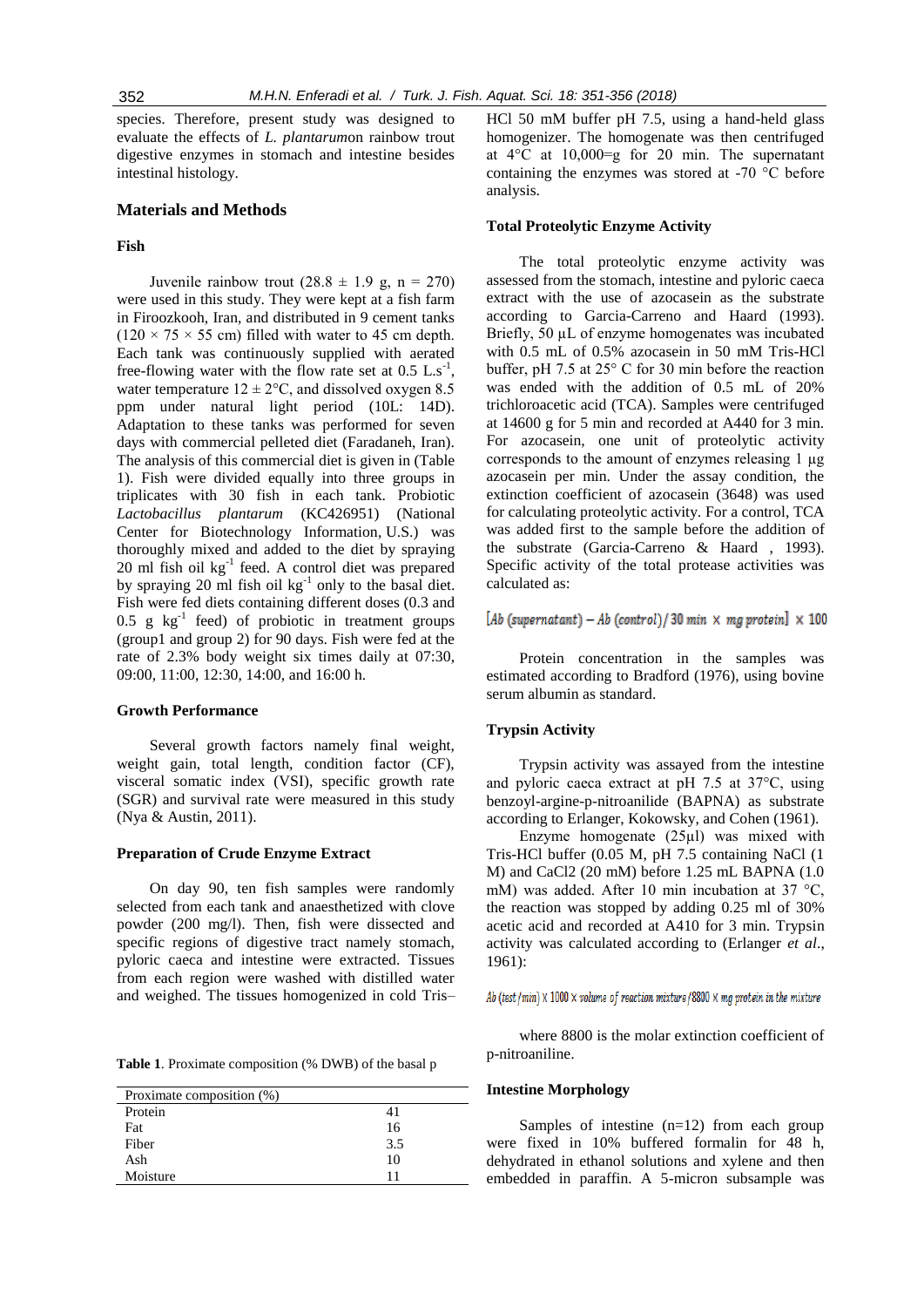then rehydrated in alcohols and stained histological purposes with haematoxylin and eosin (H&E). Length and thickness of proximal intestinal villi, muscular layer and epithelium thickness were measured using a light microscope.

## **Statistical Analysis**

Data were analyzed using one-way ANOVA, using the software program SPSS (Version 21.0) (SPSS) for windows. Differences between mean values were tested using Duncan's multiple range test (Duncan, 1955) and were considered statistically significant at the 5% probability level.

## **Results**

## **Growth Performance**

The effect of dietary *L. plantarum*on the growth performance of fish during a 90-day period of study is shown in Table 2. Results showed that parameters namely final weight, weight gain, total length, and SGR were higher in both treatment groups compared to the control group. CF and VSI in treatment groups were not significant in comparison with the control group. Moreover, survival rates were determined as 96, 90 and 80% for group 1, group 2 and control, respectively.

#### **Total Protease Activities**

Results of enzyme activities for the protease in the stomach, intestine and pyloric caeca are shown in Figure 1 and Figure 2. Higher protease activity in the stomach of group 1 was noted in comparison with group 2 and control group. On the other hand, protease activity in intestine and pyloric caeca of treatment groups showed the same pattern with higher levels compared to the control group.

## **Trypsin Activity**

Trypsin activity in different groups is shown in Figure 3. Similar pattern to the alkaline protease in the intestine and pyloric caeca of treatment groups with higher level compared to the control group were noted.

## **Intestinal Morphology**

The effect of dietary probiotic on the anterior intestine morphology was investigated (Table 3). Light microscopy of fish intestine showed normal appearance in all groups. No significant differences (P>0.05) was observed between the treatment group

**Table 2**. Growth parameters in juvenile rainbow trout administrated with *Lactobacillus plantarum*

|                   | Control                       | Group 1                 | Group 2                    |
|-------------------|-------------------------------|-------------------------|----------------------------|
| Final weight (g)  | $115.8 \pm 0.89$ <sup>a</sup> | $160.9 \pm 1.3^{b}$     | $165.59 \pm 1.4^{\circ}$   |
| Weight gain (g)   | $87 \pm 2.1^{\circ}$          | $132.1 \pm 2.5^{\rm b}$ | $136.79 \pm 2.6^{\circ}$   |
| Total length (mm) | $221 \pm 1.3^{\rm a}$         | $249 \pm 1.6^b$         | $254 \pm 1.4^b$            |
| CF(%)             | $1.07 \pm 0.07$ <sup>a</sup>  | $1.04 \pm 0.1^a$        | $1.01 \pm 0.05^{\text{a}}$ |
| VSI(%)            | $12.4 \pm 0.3^{\text{a}}$     | $11.8 \pm 0.7^{\rm a}$  | $12.1 \pm 0.6^a$           |
| SGR               | $1.5 \pm 0.1^a$               | $1.91 \pm 0.2^{b}$      | $1.94 \pm 0.2^b$           |
| Survival Rate (%) | 80                            | 96                      | 90                         |

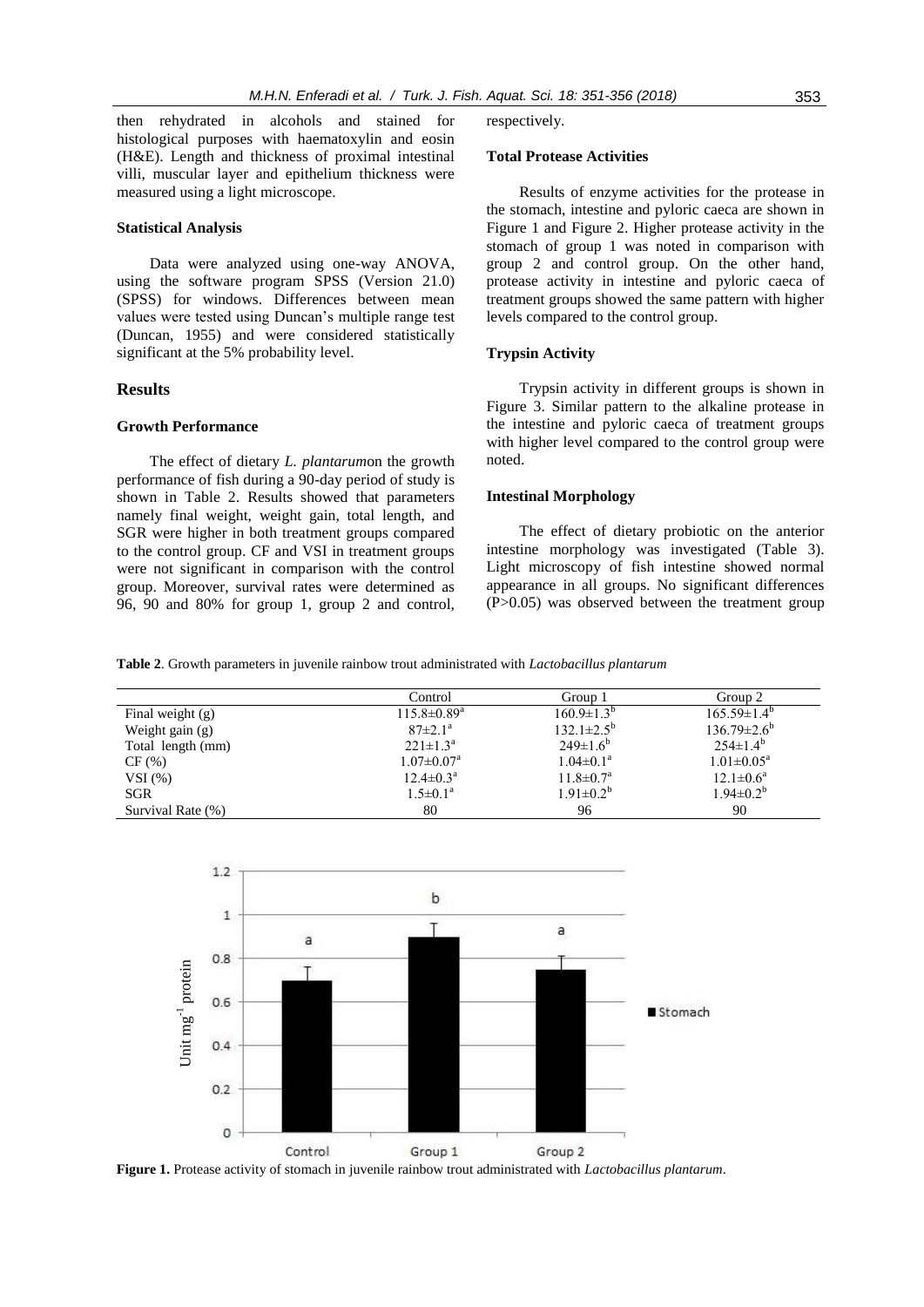

**Figure 2.** Protease activity of intestine and pyloric caeca in juvenile rainbow trout administrated with *Lactobacillus plantarum*.



**Figure 3.** Trypsin activity of intestine and pyloric caeca in juvenile rainbow trout administrated with *Lactobacillus plantarum*.

**Table 3**. Intestinal morphological parameters in juvenile rainbow trout administrated with *Lactobacillus plantanum*

|                                      | Control            | Group 1          | Group 2          |
|--------------------------------------|--------------------|------------------|------------------|
| Villi Length (µm)                    | $1324.15 \pm 87.3$ | $1356.49\pm80.2$ | $1264.58\pm82.6$ |
| Villi Thickness $(\mu m)$            | $126.58 \pm 20.1$  | $121.17\pm18.7$  | $119.16\pm19.7$  |
| Muscular Layer Thickness $(\mu m)$   | $80.97 \pm 12.3$   | $73.79 \pm 11.3$ | $78.02\pm17.6$   |
| Epithelium Layer Thickness $(\mu m)$ | $137.58 \pm 22.4$  | $131.33\pm25.1$  | $143.27\pm23.1$  |

and the control in terms of muscular layer thickness, epithelium layer thickness, villi length and thickness.

## **Discussion**

Probiotics, which are micro-organisms or their products with health benefits for the host, have been used in aquaculture as a means of growth enhancement and diseases control, to supplement or even in some cases to replace the use of antimicrobial compounds (Iman *et al*., 2013). This study was conducted to investigate the effects of *L.plantarum* as probiotic on growth performance, some proteolytic activities and intestinal morphology of *O.mykiss*. Results of this study showed that growth performance of different doses of probiotic *L.plantarum* used over 90-days caused significant improvements in rainbow trout final weight, weight gain, total length, SGR and survival rate compared with the control group (P<0.05). These results agree with various reported researches. Similarly, dietary *L. plantarum*  administration at  $10^8$  cfu kg<sup>-1</sup> promoted growth in grouper (*Epinephelus coioides*) (Son *et al.,* 2009). In the study by Giri *et al.* (2013) *L.palntarum* was added to *Labeo rohita* diet. Daily weight growth (WG) and feed conversion ratio (FCR) showed a significant increase. The improvement of growth performance for fish fed a diet supplemented with *L.plantarum* could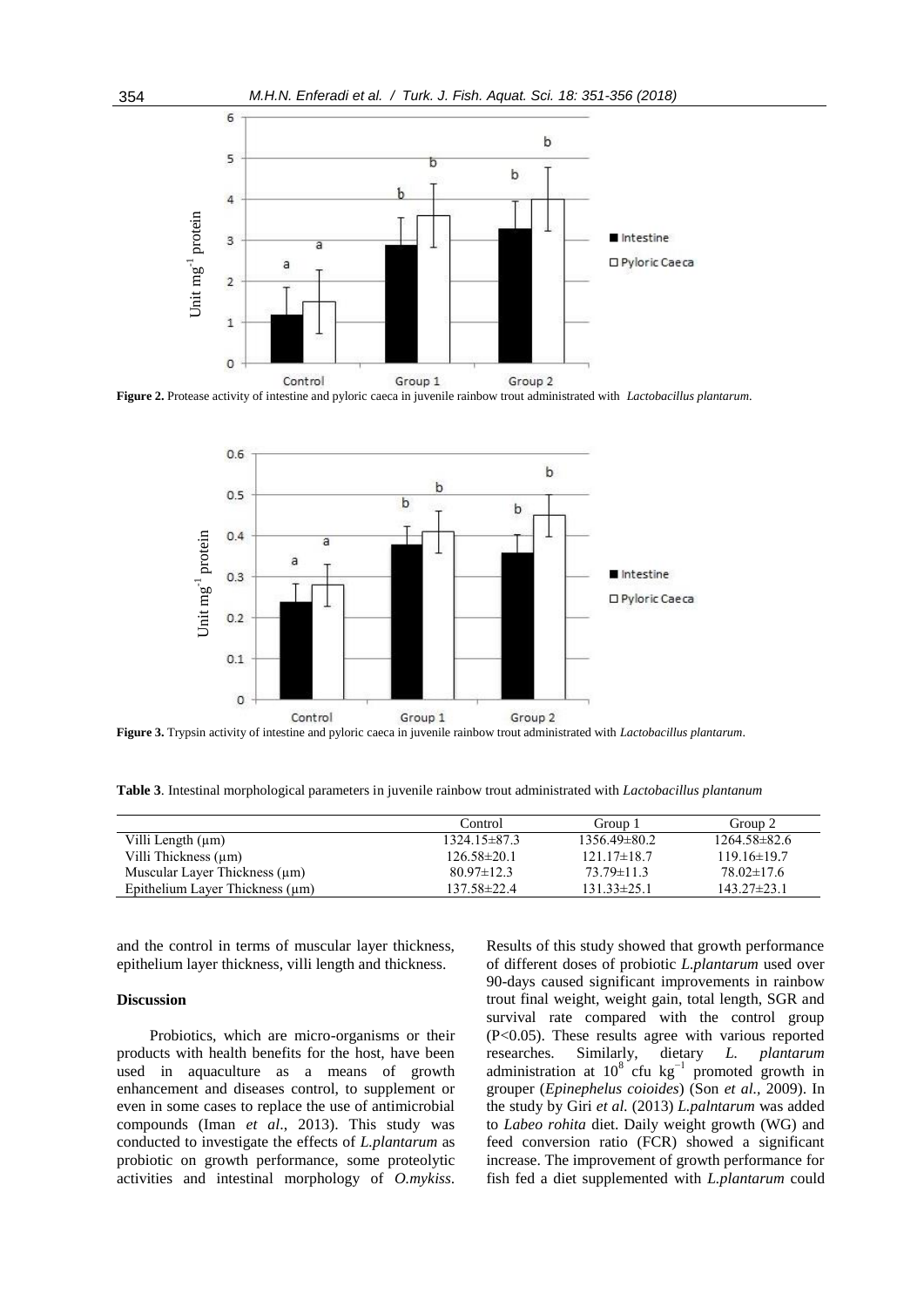be due to different mechanisms. Intestinal morphology can affect the physiology and metabolism of nutrient absorption which result in different growth performance. In the current study, the intestine morphology was analyzed with a light microscope, evaluating influence of the probiotic *L.plantarum* on muscularis layer thickness, epithelium layer thickness and villi length and thickness. Those parameters were not affected significantly by the probiotic. Despite the importance of the intestine as a digestive, absorptive and defensive organ, only a few studies have investigated the effect of probiotics on intestinal morphology which showed controversial results. For example, the dietary incorporation of other probiotic bacteria (*B.subtilis*, *B.licheniformis*, and *Enterococcus faecium*) did not affect the intestinal morphology (Merrifield, Harper, Dimitroglou, Ringo, & Davies, 2010). Conversely, probiotic *Lactobacillus rhamnosus* administration produced an increase in the villus height of Nile tilapia (Pararat *et al*., 2011). Meanwhile, rainbow trout fed a diet supplemented with *Pediococcus acidilactici* showed increased villi length but not density (Merrifiel *et al*., 2010). In the study of aquatic animals, intestinal villus length and mucosal folds are considered as a sign of absorptive ability. The larger size of villi can result in a greater absorptive intestinal surface, enabling improvement in nutrient absorption, which might explain the moderate numerical improvement in growth performance in fish species fed the probiotic supplemented diet (Gisbert, Castillo, Skalli, Andree, & Badiola, 2014). Controversial effects about nutritional components on intestinal morphology may be due to factors such as, differences in fish species, dietary inclusion levels, age and health status of fish used.

Digestive enzymes are among the most important factors that influence the efficiency of feed utilization in fish and hence characterization of these enzymes provides important information regarding the digestive capacity of fish to hydrolyze carbohydrates, proteins and lipids in feed ingredients (Lemieux, Blier, & Dutil, 1999). The present results characterized the effect of using a different level of *L.plantarum* probiotic in rainbow trout on total protease and trypsin activities and showed a significant difference in treatment groups especially lower dose of administration compared to the control group. As previous studies suggested (Suzer *et al*., 2008), probiotics can influence digestive processes by enhancing the population of beneficial microorganisms, improving the intestinal microbial balance and microbial enzyme activity, consequently improving the digestibility and absorption of food and feed utilization, which was demonstrated in this study by better growth performance and survival rate in treated groups. Similar studies have shown probiotics significantly affect in the digestion process (Munilla-Moran, Stark, & Barbour, 1990) by increasing the total protease activity of the gut (Ziaei-Nejad *et al.,*

2006) and stimulating the production of endogenous enzymes (Ochoa-Salano & Olmos-Soto, 2006; Wang, 2007) which in turn can increase the food digestibility. Additionally, the exogenous enzymes have a broader pH range than endogenous enzymes that lengthens the digestion time and may permit better hydrolysis of substrates.

Other mechanisms related to higher growth performance following the administration of probiotics were also found. In previous study (Al-Dohail, Hashim, & Aliya-paiko, 2009), lower levels of cortisol in fish fed the probiotic diet were shown. Therefore, lower stressor levels in these fish could result in better growth performance and nutrient efficiency.

In conclusion, present study showed the positive effects of *L.plantarum* supplement (KC426951) on growth performance and proteolytic enzyme activities in juvenile rainbow trout whereas intestine structure did not show significant differences in treated fish. Further research needs to be conducted to evaluate the exact effects of probiotic on different mechanisms of actions simultaneously to understand the efficient mechanisms behind the higher growth performance in treated fish.

# **Acknowledgments**

Authors are grateful to research affairs of Islamic Azad University, Bandar Abbas Branch, Bandar Abbas, Iran.

## **References**

- Ahilan, B., Shine, G., & Santhanam, R. (2004). Influence of probiotics on the growth and gut microflora load of juvenile goldfish (*Carasius auratus*). *Asian Fisheries Science*, *17* 271-278. Retrieved from [http://www.asianfisheriessociety.org/publication/dow](http://www.asianfisheriessociety.org/publication/downloadfile.php) [nloadfile.php](http://www.asianfisheriessociety.org/publication/downloadfile.php)
- Al-Dohail, M. A., Hashim, R., & Aliya-paiko, M. (2009). Effects of the probiotics, *Lactobacillus acidiphilus*, on the growth performance, hematology parameters and immunoglobulin concentration in African catfish fingerling. *Aquaculture Research*, *40*, 1642-1652. http://dx.doi.org/10.1111/j.1365-2109.2009.02265.x
- Bradford, M. (1976). A rapid and sensitive method for the quantitation of microgram quantities of protein utilizing the principle of protein-dye binding. *Analytical Biochemistry*, *72*, 248-254. http://dx.doi.org/10.1016/0003-2697(76)90527-3
- Cebeci, A., & Gürakan, C. (2003). Properties of potential probiotic *Lactobacillus plantarum* strains. *Food Microbiology*, *20*, 511-518. http://dx.doi.org/10.1016/S0740-0020(02)00174-0
- Duncan, D. B. (1955). Multiple range and multiple 'F' tests. *Biometrics*, *11*, 1–42. [http://dx.doi.org/10.2307/3](http://dx.doi.org/10.2307/)001478
- Erlanger, B., Kokowsky, N., & Cohen, W. (1961). The preparation and propertion of two new chromogenic substrates of trypsin. *Archives of Biochemistry and Biophysics*, *95*, 271-278. [http://dx.doi.org/10.1016/0003-9861\(61\)90145-X](http://dx.doi.org/10.1016/0003-9861(61)90145-X)